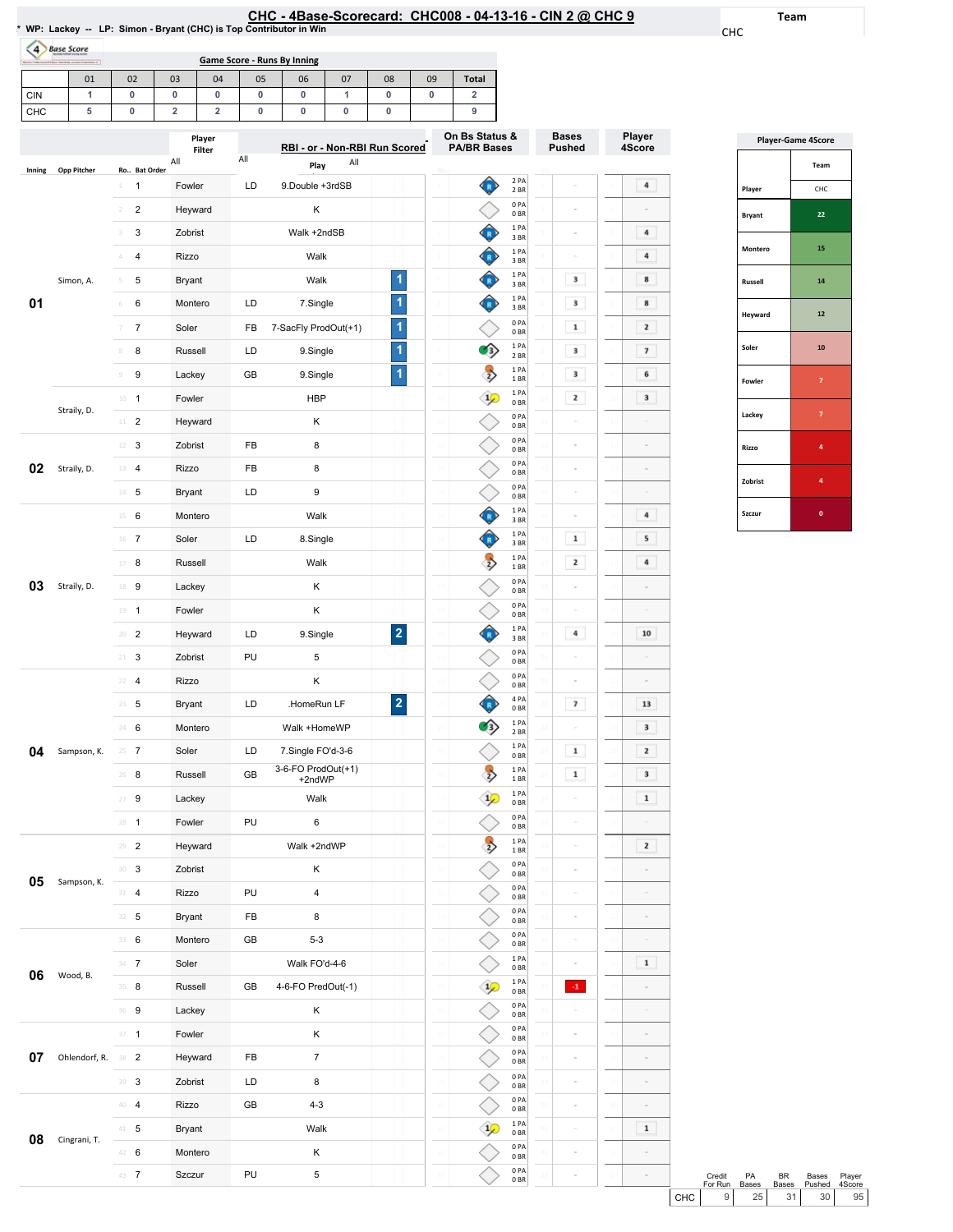# EIN - 4Base-Scorecard: CHC008 - 04-13-16 - CIN 2 @ CHC 9<br>\* WP: Lackey -- LP: Simon - Bryant (CHC) is Top Contributor in Win

| <b>CIN</b> |  |  |  |  |  |
|------------|--|--|--|--|--|
| CHC        |  |  |  |  |  |

|        |                         |              |               | RBI - or - Non-RBI Run Scored  |                         | On Bs Status &<br><b>PA/BR Bases</b> | <b>Bases</b><br><b>Pushed</b> | Player<br>4Score |
|--------|-------------------------|--------------|---------------|--------------------------------|-------------------------|--------------------------------------|-------------------------------|------------------|
|        | $\mathbf{1}$            | Hamilton     | GB            | 9.Double                       | 0                       |                                      |                               |                  |
|        | $\overline{\mathbf{c}}$ | Suarez       | LD            | 9.Single +2ndSB                |                         |                                      |                               |                  |
|        | 3                       | Votto        |               | Walk                           |                         |                                      |                               |                  |
| 01     | 4                       | Phillips     |               | Κ                              |                         |                                      |                               |                  |
|        | 5                       | <b>Bruce</b> | FB            | 8-SacFly ProdOut(+1)           |                         |                                      |                               |                  |
|        | 6                       | Schebler     | GB            | $4 - 3$                        |                         |                                      |                               |                  |
|        | $\overline{7}$          | De Jesus     | LD            | 8                              |                         |                                      |                               |                  |
|        | 8                       | Barnhart     |               | Walk<br>FO'd-3-6-FailedSacBunt |                         |                                      |                               |                  |
| 02     | 9                       | Straily      | GB            | 3-6-FO PredOut(-1)             |                         |                                      |                               |                  |
|        | $\mathbf{1}$            | Hamilton     |               | Κ                              |                         |                                      |                               |                  |
|        | $\overline{2}$          | Suarez       |               | Walk                           |                         |                                      |                               |                  |
|        | 3                       | Votto        | LD            | 9.Single +DP'd-4-3             |                         |                                      |                               |                  |
| 03     | 4                       | Phillips     | GB            | 4-3-DP ProdOut(+1)             |                         |                                      |                               |                  |
|        | 5                       | <b>Bruce</b> | FB            | 9                              |                         |                                      |                               |                  |
|        | 6                       | Schebler     | LD            | 9                              |                         |                                      |                               |                  |
| 04     | $\overline{7}$          | De Jesus     |               | Κ                              |                         |                                      |                               |                  |
|        | 8                       | Barnhart     | GB            | $5 - 3$                        |                         |                                      |                               |                  |
|        | 9                       | Sampson      |               | Κ                              |                         |                                      |                               |                  |
| 05     | $\mathbf{1}$            | Hamilton     | LD            | 8                              |                         |                                      |                               |                  |
|        | $\overline{2}$          | Suarez       |               | Κ                              |                         |                                      |                               |                  |
|        | 3                       | Votto        |               | Κ                              |                         |                                      |                               |                  |
| 06     | 4                       | Phillips     | LD            | 7.Single +DP'd-4-6-3           |                         |                                      |                               |                  |
|        | 5                       | <b>Bruce</b> | GB            | 4-6-3-DP PredOut(-1)           | $\bullet$               |                                      |                               |                  |
|        | $\,6\,$                 | Schebler     | LD            | 8.Triple                       | $\overline{\mathbf{0}}$ |                                      |                               |                  |
|        | $\boldsymbol{7}$        | De Jesus     | GB            | $6-3$                          | $\overline{1}$          |                                      |                               |                  |
| $07\,$ | 8                       | Barnhart     | $\mathsf{GB}$ | 8.Single                       | $\overline{\mathbf{0}}$ |                                      |                               |                  |
|        | $\boldsymbol{9}$        | Holt         |               | Κ                              | $\overline{\mathbf{0}}$ |                                      |                               |                  |
|        | $\mathbf{1}$            | Hamilton     | LD            | 3                              | $\overline{\mathbf{0}}$ |                                      |                               |                  |
|        | $\overline{2}$          | Suarez       | GB            | 9.Single +DP'd-6-4-3           | $\overline{\mathbf{0}}$ |                                      |                               |                  |
| 08     | $\mathbf{3}$            | Votto        | GB            | 6-4-3-DP PredOut(-1)           | $\overline{\mathbf{0}}$ |                                      |                               |                  |
|        | $\overline{4}$          | Phillips     | GB            | $1 - 3$                        | $\overline{\mathbf{0}}$ |                                      |                               |                  |
|        | $\,$ 5 $\,$             | <b>Bruce</b> | PU            | 6                              |                         |                                      |                               |                  |
|        | $\,6$                   | Schebler     | PU            | 5                              |                         |                                      |                               |                  |
| 09     | $\boldsymbol{7}$        | De Jesus     |               | Walk                           |                         |                                      |                               |                  |
|        | $\bf8$                  | Barnhart     | FB            | 8                              |                         |                                      |                               |                  |



Credit PA BR Bases Player<br>ForRun Bases Bases Pushed 4Score<br>CIN 2 15 7 2 26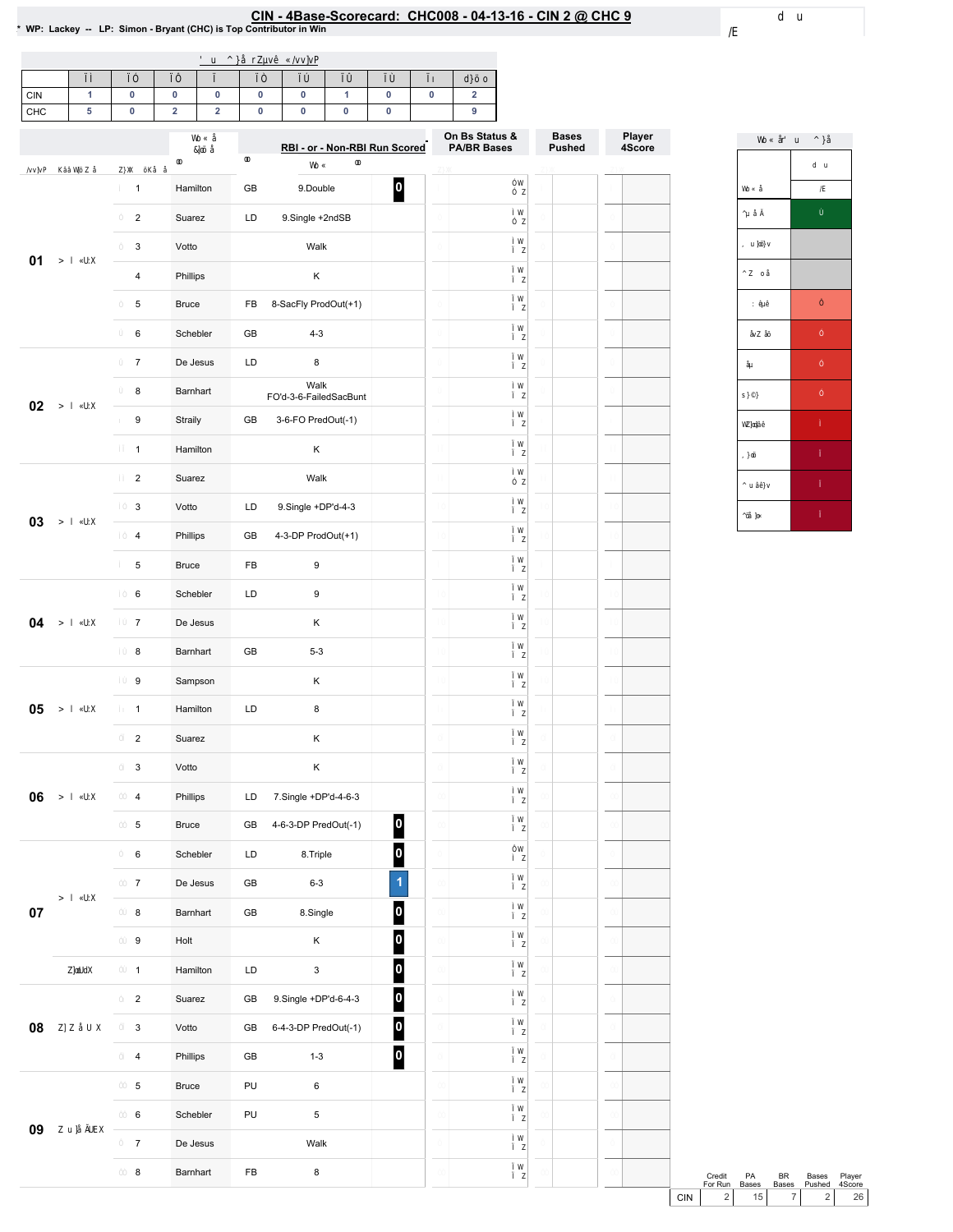

|               |                        |            | CHC008 - 04-13-16 - CIN 2 @ CHC 9<br>WP: Lackey -- LP: Simon - Bryant (CHC) is Top Contributor in Win |                  |   |                | CHC - 4BaseScore - Player 4Score by Batting Order |    |                |    |                |  |  |
|---------------|------------------------|------------|-------------------------------------------------------------------------------------------------------|------------------|---|----------------|---------------------------------------------------|----|----------------|----|----------------|--|--|
|               |                        |            |                                                                                                       | <b>Bat Order</b> |   |                |                                                   |    |                |    |                |  |  |
| Player        | Position               | Team       | $\mathbf{1}$                                                                                          | $\overline{2}$   | 3 | $\overline{4}$ | 5                                                 | 6  | $\overline{7}$ | 8  | 9              |  |  |
| <b>Bryant</b> | 3B                     | <b>CHC</b> |                                                                                                       |                  |   |                | 22                                                |    |                |    |                |  |  |
| Montero       | $\mathtt{C}$           | CHC        |                                                                                                       |                  |   |                |                                                   | 15 |                |    |                |  |  |
| Russell       | SS                     | <b>CHC</b> |                                                                                                       |                  |   |                |                                                   |    |                | 14 |                |  |  |
| Heyward       | <b>RF</b>              | CHC        |                                                                                                       | 12               |   |                |                                                   |    |                |    |                |  |  |
| Soler         | LF                     | <b>CHC</b> |                                                                                                       |                  |   |                |                                                   |    | 10             |    |                |  |  |
| Fowler        | $\mathsf{C}\mathsf{F}$ | <b>CHC</b> | $\overline{7}$                                                                                        |                  |   |                |                                                   |    |                |    |                |  |  |
| Lackey        | P                      | CHC        |                                                                                                       |                  |   |                |                                                   |    |                |    | $\overline{7}$ |  |  |
| <b>Rizzo</b>  | 1B                     | CHC        |                                                                                                       |                  |   | $\overline{4}$ |                                                   |    |                |    |                |  |  |
| Zobrist       | 2B                     | CHC        |                                                                                                       |                  | 4 |                |                                                   |    |                |    |                |  |  |
| <b>Szczur</b> | LF-Dsub                | CHC        |                                                                                                       |                  |   |                |                                                   |    | $\mathbf{0}$   |    |                |  |  |

|               |               |                         |                         |                | CHC - 4Score Box - Player Totals<br>All | WP: Lackey -- LP: Simon - Bryant (CHC) is Top Contributor in Win |                |                |                          |
|---------------|---------------|-------------------------|-------------------------|----------------|-----------------------------------------|------------------------------------------------------------------|----------------|----------------|--------------------------|
| Player        | Team Position | Batting<br>Order<br>Nbr | Credit For Run          | PA Bases       | <b>BR</b> Bases                         | <b>Bases Pushed</b>                                              | Player 4Score  | Appearances    | <b>Productivity Rate</b> |
| Bryant        | CHC 3B        | 5                       | 3                       | 6              | 3                                       | 10                                                               | 22             | 5              | 4.400                    |
| Montero       | CHC C         | $\,6\,$                 | 1                       | $\sqrt{3}$     | $\bf 8$                                 | 3                                                                | 15             | 5              | 3.000                    |
| Russell       | CHC SS        | 8                       | 1                       | $\overline{4}$ | $\overline{4}$                          | 5                                                                | 14             | $\overline{4}$ | 3.500                    |
| Heyward       | CHC RF        | 2                       | $\overline{\mathbf{c}}$ | $\overline{c}$ | $\overline{4}$                          | $\overline{4}$                                                   | 12             | $\,$ 5 $\,$    | 2.400                    |
| Soler         | CHC LF        | $\overline{7}$          | $\mathbf{1}$            | 3              | 3                                       | 3                                                                | 10             | $\overline{4}$ | 2.500                    |
| Fowler        | CHC CF        | $\mathbf{1}$            | 0                       | $\mathsf 3$    | $\overline{2}$                          | $\overline{2}$                                                   | $\overline{7}$ | $\,$ 5 $\,$    | 1.400                    |
| Lackey        | CHC P         | 9                       | $\mathbf{1}$            | $\overline{2}$ | $\mathbf{1}$                            | $\sqrt{3}$                                                       | $\overline{7}$ | $\overline{4}$ | 1.750                    |
| Rizzo         | CHC 1B        | $\sqrt{4}$              | 0                       | $\mathbf{1}$   | $\mathbf{3}$                            | $\pmb{0}$                                                        | 4              | $\,$ 5 $\,$    | 0.800                    |
| Zobrist       | CHC 2B        | 3                       | $\mathbf 0$             | $\mathbf{1}$   | 3                                       | $\mathsf 0$                                                      | $\overline{4}$ | 5              | 0.800                    |
| Szczur        | CHC LF-Dsub   | $\overline{7}$          | 0                       | $\pmb{0}$      | $\mathsf 0$                             | $\pmb{0}$                                                        | $\pmb{0}$      | $\mathbf{1}$   | 0.000                    |
| <b>Totals</b> |               |                         | 9                       | 25             | 31                                      | 30                                                               | 95             | 43             | 2.209                    |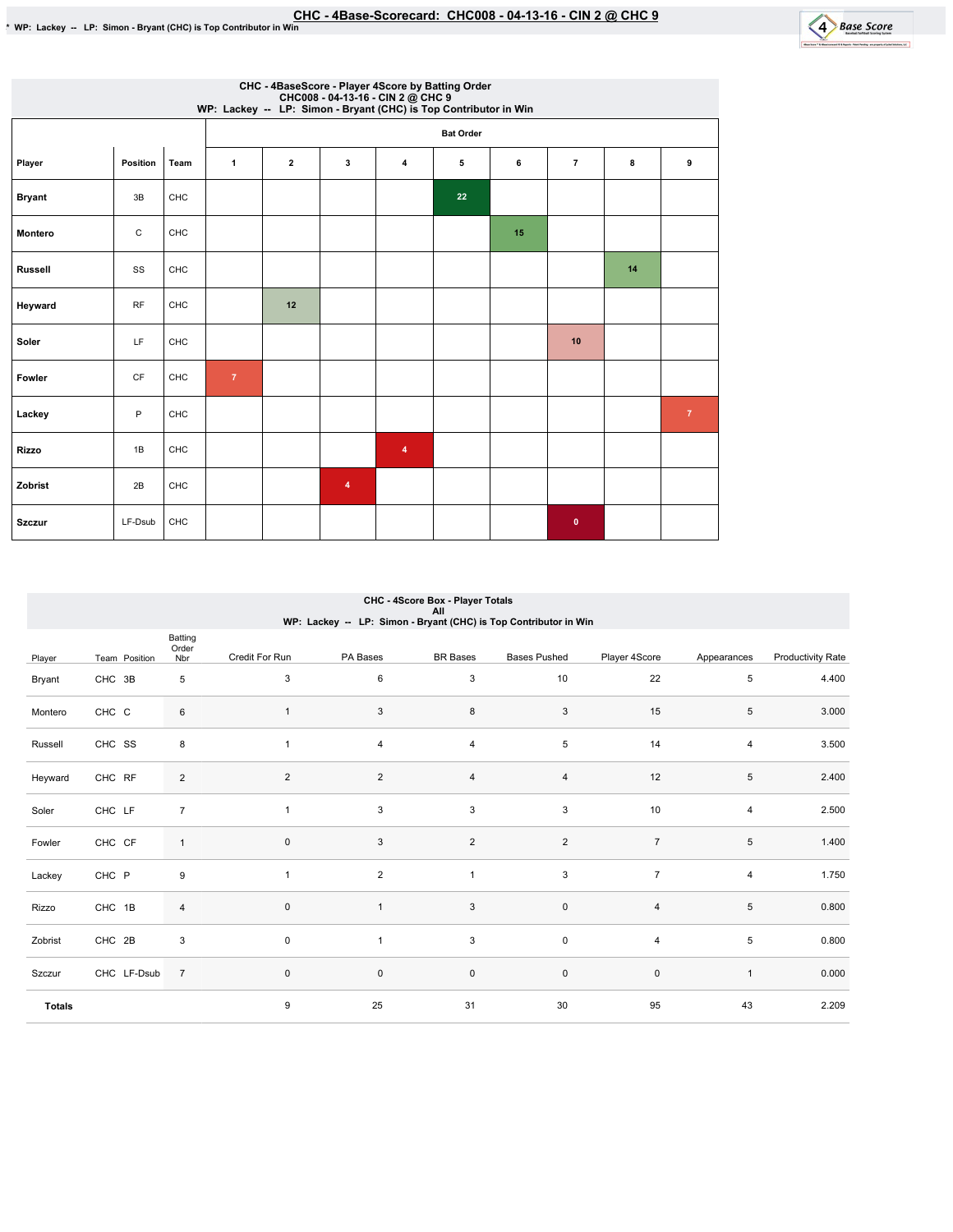

|                 |             |            | CHC008 - 04-13-16 - CIN 2 @ CHC 9<br>WP: Lackey -- LP: Simon - Bryant (CHC) is Top Contributor in Win |                         |                | CIN - 4BaseScore - Player 4Score by Batting Order |                |   |                |                |              |  |  |  |
|-----------------|-------------|------------|-------------------------------------------------------------------------------------------------------|-------------------------|----------------|---------------------------------------------------|----------------|---|----------------|----------------|--------------|--|--|--|
|                 |             |            |                                                                                                       | <b>Bat Order</b>        |                |                                                   |                |   |                |                |              |  |  |  |
| Player          | Position    | Team       | 1                                                                                                     | $\overline{\mathbf{2}}$ | 3              | 4                                                 | 5              | 6 | $\overline{7}$ | 8              | 9            |  |  |  |
| <b>Suarez</b>   | 3B          | <b>CIN</b> |                                                                                                       | $\boldsymbol{8}$        |                |                                                   |                |   |                |                |              |  |  |  |
| Hamilton        | CF          | <b>CIN</b> | $\overline{\mathbf{4}}$                                                                               |                         |                |                                                   |                |   |                |                |              |  |  |  |
| <b>Schebler</b> | LF          | <b>CIN</b> |                                                                                                       |                         |                |                                                   |                | 4 |                |                |              |  |  |  |
| De Jesus        | SS          | <b>CIN</b> |                                                                                                       |                         |                |                                                   |                |   | 3              |                |              |  |  |  |
| <b>Barnhart</b> | $\mathsf C$ | <b>CIN</b> |                                                                                                       |                         |                |                                                   |                |   |                | $\overline{2}$ |              |  |  |  |
| <b>Bruce</b>    | <b>RF</b>   | <b>CIN</b> |                                                                                                       |                         |                |                                                   | $\overline{2}$ |   |                |                |              |  |  |  |
| Votto           | 1B          | <b>CIN</b> |                                                                                                       |                         | $\overline{2}$ |                                                   |                |   |                |                |              |  |  |  |
| <b>Phillips</b> | 2B          | <b>CIN</b> |                                                                                                       |                         |                | $\blacktriangleleft$                              |                |   |                |                |              |  |  |  |
| Holt            | PH          | <b>CIN</b> |                                                                                                       |                         |                |                                                   |                |   |                |                | $\pmb{0}$    |  |  |  |
| Sampson         | P-Rel       | <b>CIN</b> |                                                                                                       |                         |                |                                                   |                |   |                |                | $\mathbf{0}$ |  |  |  |
| <b>Straily</b>  | P-Rel       | <b>CIN</b> |                                                                                                       |                         |                |                                                   |                |   |                |                | $\mathbf{0}$ |  |  |  |

### CIN-4ScoreBox-PlayerTotals All WP:Lackey--LP:Simon-Bryant(CHC)isTopContributorinWin

|               |        |               | Batting<br>Order          |                |                |                 |                     |                |                |                          |
|---------------|--------|---------------|---------------------------|----------------|----------------|-----------------|---------------------|----------------|----------------|--------------------------|
| Player        |        | Team Position | Nbr                       | Credit For Run | PA Bases       | <b>BR</b> Bases | <b>Bases Pushed</b> | Player 4Score  | Appearances    | <b>Productivity Rate</b> |
| Suarez        | CIN 3B |               | $\overline{2}$            | $\mathbf 0$    | 3              | 4               | $\mathbf{1}$        | 8              | 4              | 2.000                    |
| Hamilton      | CIN CF |               | $\mathbf{1}$              | $\pmb{0}$      | $\overline{2}$ | $\overline{2}$  | $\mathsf 0$         | $\overline{4}$ | 4              | 1.000                    |
| Schebler      | CIN LF |               | 6                         | $\pmb{0}$      | 3              | $\mathbf{1}$    | $\pmb{0}$           | $\overline{4}$ | 4              | 1.000                    |
| De Jesus      | CIN SS |               | $\overline{7}$            | $\mathbf{1}$   | $\mathbf{1}$   | $\pmb{0}$       | $\mathbf{1}$        | $\sqrt{3}$     | $\overline{4}$ | 0.750                    |
| Barnhart      | CIN C  |               | 8                         | $\pmb{0}$      | $\overline{2}$ | $\mathsf 0$     | $\pmb{0}$           | $\overline{2}$ | 4              | 0.500                    |
| <b>Bruce</b>  | CIN RF |               | $\,$ 5 $\,$               | $\mathbf{1}$   | $\mathbf 0$    | $\pmb{0}$       | $\mathbf{1}$        | $\overline{2}$ | 4              | 0.500                    |
| Votto         | CIN 1B |               | $\ensuremath{\mathsf{3}}$ | $\pmb{0}$      | $\overline{2}$ | $\mathsf 0$     | $\mathsf 0$         | $\overline{2}$ | 4              | 0.500                    |
| Phillips      | CIN 2B |               | 4                         | $\pmb{0}$      | $\mathbf{1}$   | $\mathsf 0$     | $\mathsf 0$         | 1              | 4              | 0.250                    |
| Holt          |        | CIN PH        | 9                         | $\mathbf 0$    | 0              | $\mathsf 0$     | $\mathsf 0$         | $\pmb{0}$      | $\mathbf{1}$   | 0.000                    |
| Sampson       |        | CIN P-Rel     | 9                         | $\pmb{0}$      | $\mathbf 0$    | $\mathsf 0$     | $\pmb{0}$           | $\pmb{0}$      | $\mathbf{1}$   | 0.000                    |
| Straily       |        | CIN P-Rel     | 9                         | $\pmb{0}$      | $\mathbf{1}$   | $\mathsf 0$     | $-1$                | $\pmb{0}$      | $\mathbf{1}$   | 0.000                    |
| <b>Totals</b> |        |               |                           | $\overline{2}$ | 15             | $\overline{7}$  | $\overline{2}$      | 26             | 35             | 0.743                    |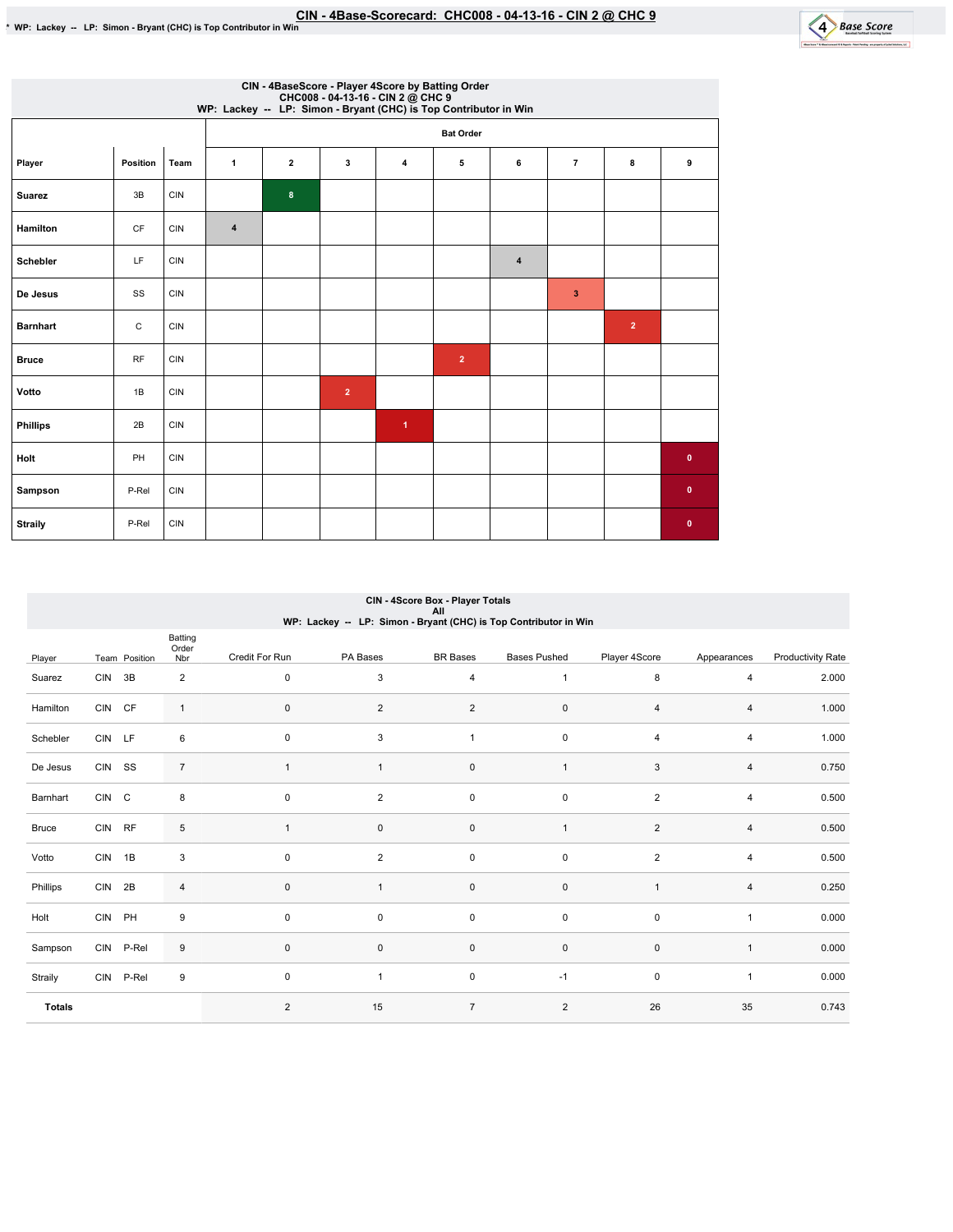#### \*WP:Lackey--LP:Simon-Bryant(CHC)isTopContributorinWin 4 Base Score Detail by Bat Order/Player Bat Order | Player | Inning | PlayText | LOBStatus Credit For Run PA Bases BR Bases Bases Pushed Player 4Score 01 9.Double +3rdSB  $0 \qquad \qquad 2 \qquad \qquad 2 \qquad \qquad 0 \qquad \qquad 4$ HBP Left on 1st 0 1 0 2 3 03 K 0 0 0 0 0 0 1 Fowler 0 0 0 0 0 0 04 6 0 0 0 0 0 0 07 K **Player Totals**  $\boxed{0}$   $\boxed{3}$   $\boxed{2}$   $\boxed{2}$   $\boxed{7}$ 01 | K 0 0 0 0 0 0 03 9.Single 2 1 3 4 10 2 Heyward 05 Walk +2ndWP Left on 2nd 0 1 1 0 2 07 7 0 0 0 0 0 0 **Player Totals** 2 2 4  $\frac{4}{4}$  12 01 | Walk +2ndSB 0 1 3 0 4 02 8 0 0 0 0 0 0 03 5 0 0 0 0 0 0 3 Zobrist 05 K 0 0 0 0 0 0 07 8 0 0 0 0 0 0 **Player Totals** 0 1 3 0 4 01 Walk 0 1 3 0 4 02 8 0 0 0 0 0 0 04 K 0 0 0 0 0 0 4 Rizzo 0 0 0 0 0 0 05 4 08 4-3 0 0 0 0 0 0 **Player Totals** 0 1 3 0 4 01 Walk 1  $1$  3 3 8 02 9 0 0 0 0 0 0 04 | HomeRun LF 2 4 0 7 13 5 Bryant 0 0 0 0 0 0 05 8 08 | Walk Left on 1st 0 0 0 1 **Player Totals**  $\frac{3}{2}$  6  $\frac{3}{2}$  10 22 01 | 7.Single 1  $1$  3 3 8 03 Walk 0 1 3 0 4 04 | Walk+HomeWP Left on 3rd 0 1 2 0 3 6 Montero 06 5-3 0 0 0 0 0 0 08 K 0 0 0 0 0 0 **Player Totals** 1  $\frac{3}{8}$  8  $\frac{3}{15}$ 01 7-SacFly ProdOut(+1) 1 0 0 1 2 03 8.Single 0 1 3 1 5 04 7.Single FO'd-3-6 Soler 0 1 0 1 2 7 06 Walk FO'd-4-6 0 0 0 1 **Player Totals** 1  $\frac{3}{2}$   $\frac{3}{2}$   $\frac{3}{2}$   $\frac{10}{2}$ 08 5 0 0 0 0 0 0 Szczur **Player Totals**  $\begin{array}{c|c|c|c|c|c} \hline \Omega & \Omega & \Omega & \Omega \end{array} \hspace{1.5cm} \begin{array}{c|c|c} \hline \Omega & \Omega & \Omega \end{array} \hspace{1.5cm} \begin{array}{c|c|c} \hline \Omega & \Omega & \Omega \end{array} \end{array}$ 01 | 9.Single | Left on 3rd 1 1 2 3 7 03 | Walk Left on 2nd 0 1 1  $1$  2 4 8 Russell 04 3-6-FO ProdOut(+1) +2nd.. Left on 2nd 0 1 1 1  $1$  3 06 4-6-FO PredOut(-1) Left on 1st 0 1 0 -1 0 **Player Totals** 1  $\frac{1}{4}$   $\frac{4}{1}$   $\frac{5}{14}$ 01 9.Single Left on 2nd 1 1 1 3 6 03 K 0 0 0 0 0 0 9 Lackey 04 | Walk Left on 1st 0 0 1 0 1 06 K 0 0 0 0 0 0 **Player Totals** 1 2 1 3 7 **Grand Total**  $\frac{9}{9}$  25 31 30 30

CHC - 4Base-Scorecard: CHC008 - 04-13-16 - CIN 2 @ CHC 9